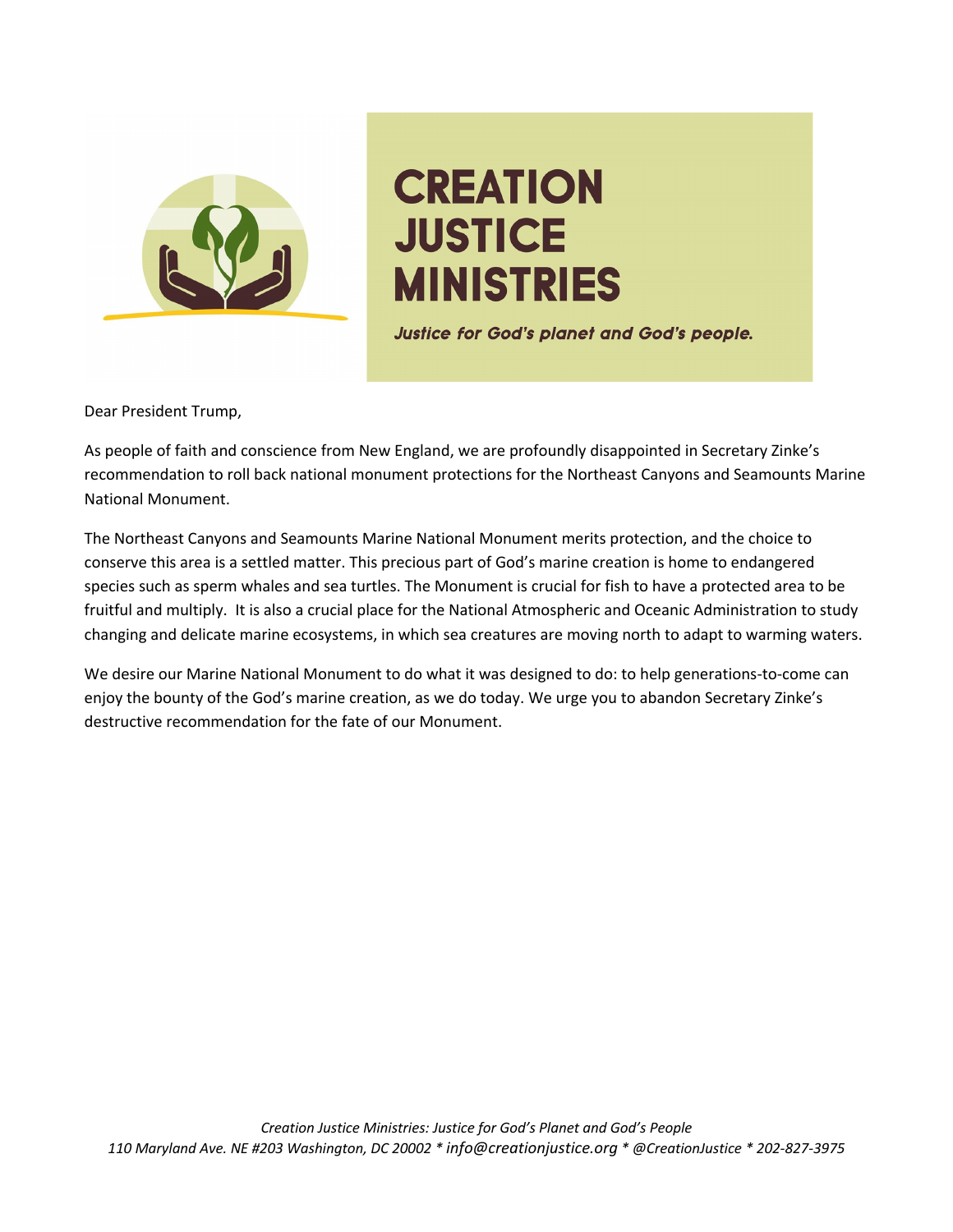## **CONNECTICUT**

| Mr.  | David            | Elmore         | United Church of Christ   | <b>New Milford</b>    | <b>CT</b> |
|------|------------------|----------------|---------------------------|-----------------------|-----------|
|      | Eric             | Cotner         |                           | Waterbury             | <b>CT</b> |
| Mrs. | Rachel           | Gerowe         | United Church of Christ   | Woodbury              | <b>CT</b> |
| Rev. | Julia            | <b>Manners</b> | United Church of Christ   | Clinton               | <b>CT</b> |
|      | Laura            | Patey          |                           | Middletown            | <b>CT</b> |
| Mrs. | Janet            | <b>Nobles</b>  | Episcopalian              | Wilton                | <b>CT</b> |
|      | Peter            | Ferrity        | Episcopalian              | Hartford              | <b>CT</b> |
|      | Samuel           | Dean-Lee       |                           | Rocky Hill            | <b>CT</b> |
|      | James            | Pickett        |                           | Hartford              | <b>CT</b> |
|      | John             | Feynn          | United Church of Christ   | Sorthsay              | <b>CT</b> |
| Ms.  | Louise           | Lind           |                           | <b>Branforod</b>      | <b>CT</b> |
|      | Elizabeth        | Sweeney        |                           | South Windsor         | <b>CT</b> |
|      | Michael          | Sweeney        |                           | South Windsor         | <b>CT</b> |
|      | Joanne           | Mason          |                           | Waterburty            | <b>CT</b> |
|      | Margaret         | Giles          | United Church of Christ   | Granby                | <b>CT</b> |
|      | Steffen          | <b>Nobles</b>  | United Church of Christ   | Wilton                | <b>CT</b> |
|      | Kyle             | <b>Nobles</b>  | United Church of Christ   | Wilton                | <b>CT</b> |
|      | Chris            | Palazzolo      |                           | Rocky Hill            | <b>CT</b> |
|      | Charles          | Stauffacher    |                           | Roxbury               | <b>CT</b> |
|      | Susan            | Stauffacher    |                           | Roxbury               | <b>CT</b> |
|      | Harry            | Gerave         |                           | Woodburty             | <b>CT</b> |
|      | Kathy            | Elmore         |                           | <b>New Milford</b>    | <b>CT</b> |
| Rev. | Rochelle         | Stackhouse     | United Church of Christ   | Hartford              | <b>CT</b> |
| Mr.  | Drew             | Cucuzza        |                           | New Haven             | <b>CT</b> |
| Rev. | Ernest           | Harris         | United Church of Christ   | Colchester            | <b>CT</b> |
| Dr.  | Shirley          | Adams          | Episcopal Church          | Newington             | <b>CT</b> |
| Sr.  | Eleanor          | Verrastro      | Catholic                  | Waterbury             | <b>CT</b> |
| Ms.  | Victoria         | <b>Burns</b>   | Episcopal Church          | <b>West Hartford</b>  | <b>CT</b> |
| Dr.  | Roger            | Coutant        | Episcopal Church          | Torrington            | <b>CT</b> |
| Mrs. | Valerie          | Sotere         | Catholic                  | Milford               | <b>CT</b> |
| Mrs. | Elizabeth S.     | Putnam         | United Church of Christ   | <b>Pomfret Center</b> | <b>CT</b> |
| Dr.  | Jane             | Ellingwood     | United Church of Christ   | <b>Bethel</b>         | <b>CT</b> |
| Rev. | Kathryn          | King           | United Church of Christ   | <b>Branford</b>       | <b>CT</b> |
| Dr.  | <b>Bud</b>       | McAllister     | United Church of Christ   | New London            | <b>CT</b> |
| Mrs. | Carol            | Wade           | United Church of Christ   | New Haven             | <b>CT</b> |
| Rev. | Douglas          | Clark          | United Church of Christ   | Guilford              | <b>CT</b> |
| Mr.  | Ralph            | Jones          | Presbyterian Church (USA) | Hamden                | <b>CT</b> |
|      | <b>Bruce and</b> |                |                           |                       |           |
| Mr.  | Maureen          | DeNunzio       | Catholic                  | Norwalk               | <b>CT</b> |
| Ms.  | Dorothy          | Marciano       | Catholic                  | Norwalk               | <b>CT</b> |

*Creation Justice Ministries: Justice for God's Planet and God's People*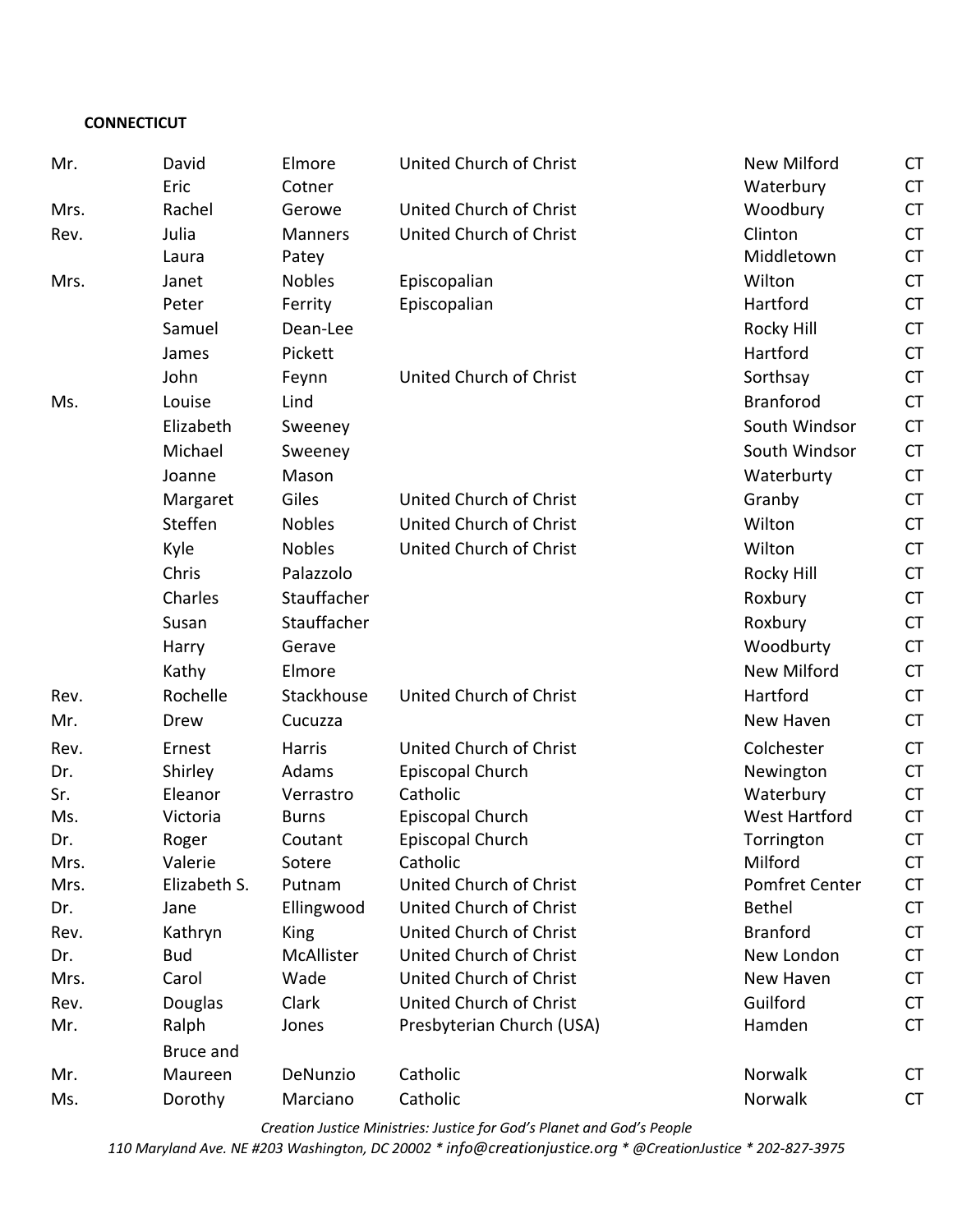| Rev. Dr.     | Paul      | Hayes       | <b>Alliance of Baptists</b>         | Noank            | <b>CT</b> |
|--------------|-----------|-------------|-------------------------------------|------------------|-----------|
|              | Slowomir  |             |                                     |                  |           |
| Mr.          | and Irene | Przybysz    | Catholic                            | Wilton           | <b>CT</b> |
| Ms.          | Martha    | Smith       | Presbyterian Church (USA)           | New Haven        | <b>CT</b> |
| Rev.         | Thomas    | Carr        | American Baptist Churches, USA      | Suffield         | <b>CT</b> |
| Rev.         | Virginia  | Army        | Episcopal Church                    | Vernon           | <b>CT</b> |
| The Rt. Rev. | Gordon    | Scruton     | Episcopal Church                    | Wethersfield     | <b>CT</b> |
| Mr.          | Philip    | Dooley      | United Church of Christ             | Tolland          | <b>CT</b> |
| Mr.          | Robert    | Dickinson   | Episcopal Church                    | South Windsor    | <b>CT</b> |
| Rev.         | Joan      | Phelps      | Episcopal Church                    | Niantic          | <b>CT</b> |
| Ms.          | Deborah   | Hockenberry | United Church of Christ             | Rockville        | <b>CT</b> |
| Ms.          | Karen     | Esslinger   | United Church of Christ             | Watertown        | <b>CT</b> |
| Mrs.         | Sue       | Dziura      | Catholic                            | Plainville       | <b>CT</b> |
| Ms.          | Elizabeth | Lindorff    |                                     | Hampton          | <b>CT</b> |
| Ms.          | Nancy     | Toomey      |                                     | Staffird springs | <b>CT</b> |
| Mrs.         | Alese     | Tait        | Christian Methodist Episcopal (CME) | Stratford        | <b>CT</b> |
|              |           |             |                                     |                  |           |

## **MASSACHUSETTS**

|      | Adrienne     | Wood               |                                           | Melrose       | МA |
|------|--------------|--------------------|-------------------------------------------|---------------|----|
|      | Jane         | Amara              | United Church of Christ                   | Wellesley     | MA |
|      | April        | Kelley             |                                           | Franklin      | MA |
|      | Beau         | <b>Rivers</b>      | Unitarian Universalist                    | Northboro     | МA |
|      | James        | Banz               |                                           | Franklin      | МA |
|      | Christopher  | West               | <b>Unitarian Universalist</b>             | Reading       | МA |
|      | Cynthia      | Young              | United Church of Christ                   | Charlton      | МA |
|      | Donald       | Barry              | United Church of Christ                   | Franklin      | MA |
| Ms.  | Delaney      | Morrissey          |                                           | Salisbury     | МA |
| Miss | Emily        | Ducey              | United Church of Christ                   | Hudson        | МA |
|      | Peter        | Dickerman          |                                           | Mariborough   | МA |
|      | Gail         | Parente            | United Church of Christ                   | Melrose       | MA |
|      | Holly        | Ardito<br>Brigham- | United Church of Christ                   | Melrose       | МA |
|      | Chantelle    | McMillan           |                                           | Northfield    | МA |
|      | Jessica      | Konstanty          | Christian                                 | Worcester     | МA |
|      | Katharine    | Martin             | Unitarian Universalist                    | West Roxburty | МA |
|      | <b>Brian</b> | Lee                |                                           | Walpole       | МA |
|      | Kyle         | Miller             |                                           | Dalton        | МA |
|      |              |                    | Unitarian Universalist / United Church of |               |    |
| Rev. | Megan        | Lynes              | Christ                                    | Sterling      | МA |
|      | Kathryn      | Miller             |                                           | Dalton        | MA |
|      |              |                    |                                           |               |    |

*Creation Justice Ministries: Justice for God's Planet and God's People 110 Maryland Ave. NE #203 Washington, DC 20002 \* info@creationjustice.org \* @CreationJustice \* 202-827-3975*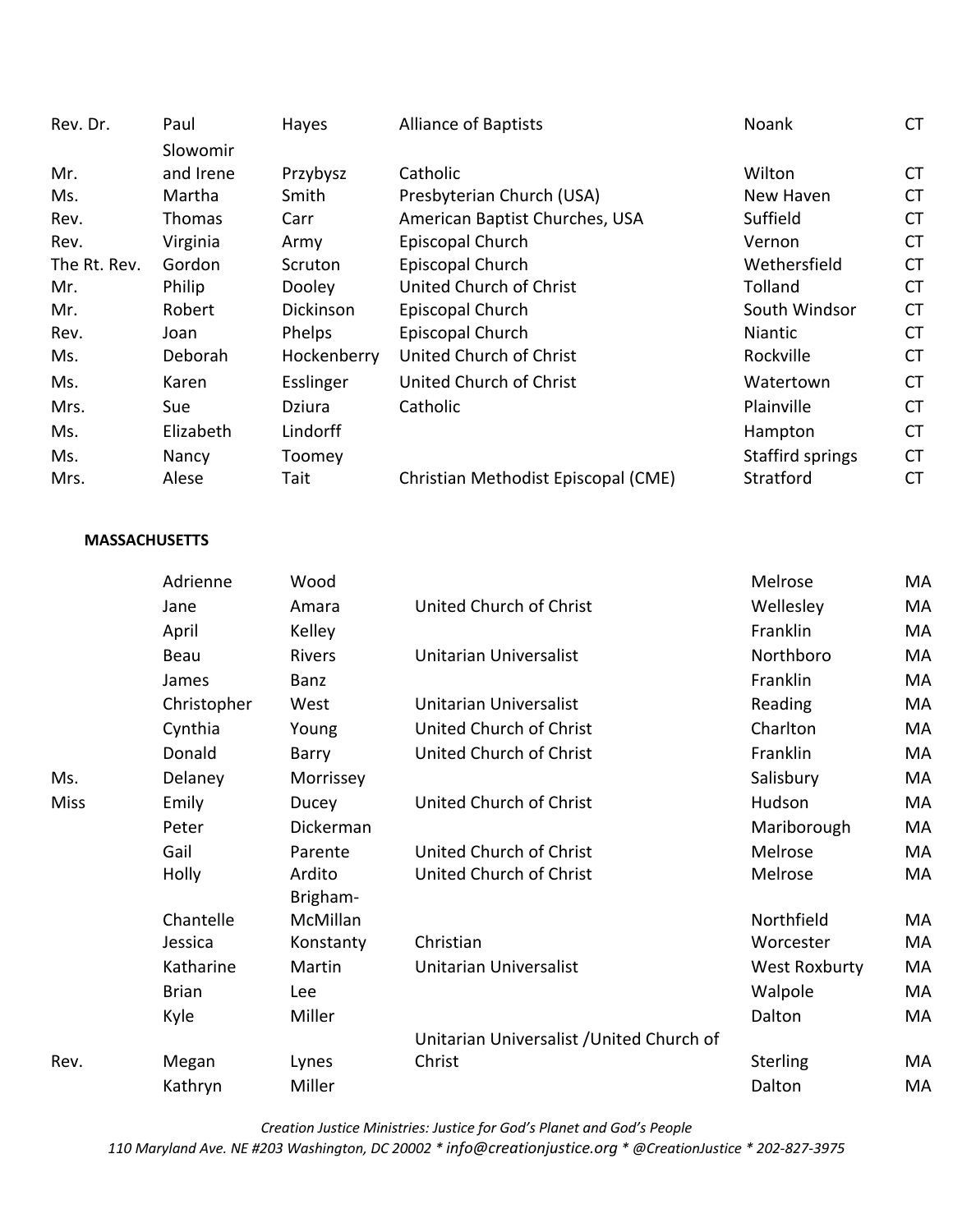|      | Shelly      | Cichowlas        | United Church of Christ       | Framingham    | MA |
|------|-------------|------------------|-------------------------------|---------------|----|
| Dr.  | <b>Neil</b> | Simister         | United Church of Christ       | Wellesley     | MA |
|      | Shannan     | Lestan           |                               | Walpole       | MA |
|      | Keri        | Mattaliano       |                               | Somerville    | MA |
| Mr.  | Timothy     | Hoffman          | United Church of Christ       | Lexington     | MA |
| Mr.  | Tyler       | Pineiro          | Pelican                       | Littleton     | MA |
| Mr.  | William     | Giles            | United Church of Christ       |               | MA |
|      | Paula       | Rapalus          | United Church of Christ       | East Hampton  | MA |
|      | T-Bex       | Williams         |                               | Newton        | MA |
|      | Shane       | Mathews          |                               | Quincy        | MA |
|      | Nathan      | Gerowe           |                               | Hyannis       | MA |
|      | Mary        | Gabriel          |                               | Franklin      | MA |
|      | Raffie      | Eccleson         |                               | Salem         | MA |
|      | Emily       | Spisto           | <b>Unitarian Universalist</b> | Sterling      | MA |
|      | Cara        | Forcino          | Unitarian Universalist        | North Andover | MA |
| Ms.  | Jennifer    | Murray           | United Church of Christ       | Andover       | MA |
| Ms.  | Victoria    | Asman            |                               | Cambridge     | MA |
| Me.  | Lee         | Meelin           |                               | Milford       | MA |
| Ms.  | Sabine      | Michaud          |                               | Reading       | MA |
|      | Imogen      | Lea              |                               | <b>Boston</b> | MA |
|      | Charles     | Manson           |                               | Haverhill     | MA |
|      | Scott       | Miller           | United Church of Christ       | Dalton        | MA |
|      | Gregory     | Schvmaucher      | United Church of Christ       | Holliston     | MA |
|      | Jana        | Feeney           |                               | Worcester     | MA |
|      | Elissa      | Camp             |                               | Milford       | MA |
|      | Skyler      | Dean-Lee         | United Church of Christ       | Dudley        | MA |
|      | Wally       | Rapalus          | United Church of Christ       | East Hampton  | MA |
|      | Anna        | Kelley           | United Church of Christ       | Franklin      | MA |
|      | Linda       | Schemacher       | United Church of Christ       | Holliston     | МA |
|      | Eve         | Simister         |                               | Wellesley     | MA |
|      | Debbie      | Duval            | United Church of Christ       | Framington    | MA |
|      | Duncan      | Duval            | United Church of Christ       | Framington    | MA |
|      | Cameron     | Duval            | United Church of Christ       | Framington    | MA |
|      | Anne        | Hoffman          |                               | Lexington     | MA |
|      | Lorrai      | <b>Beckwith</b>  |                               | Medford       | MA |
| Ms.  | Marion      | Allen            | United Church of Christ       | North Hampton | MA |
|      | Samuel      | Young            | United Church of Christ       | Chimefou      | MA |
| Rev. | Lorain      | Giles            | United Church of Christ       | South Hadley  | MA |
|      | Rebecca     | West             |                               | Quincy        | MA |
| Mr.  | Dennis      | <b>DeMarinis</b> | Catholic                      | New Bedford   | MA |
| Ms.  | Claudia     | Ezinicki         |                               | Lancaster     | MA |

*Creation Justice Ministries: Justice for God's Planet and God's People*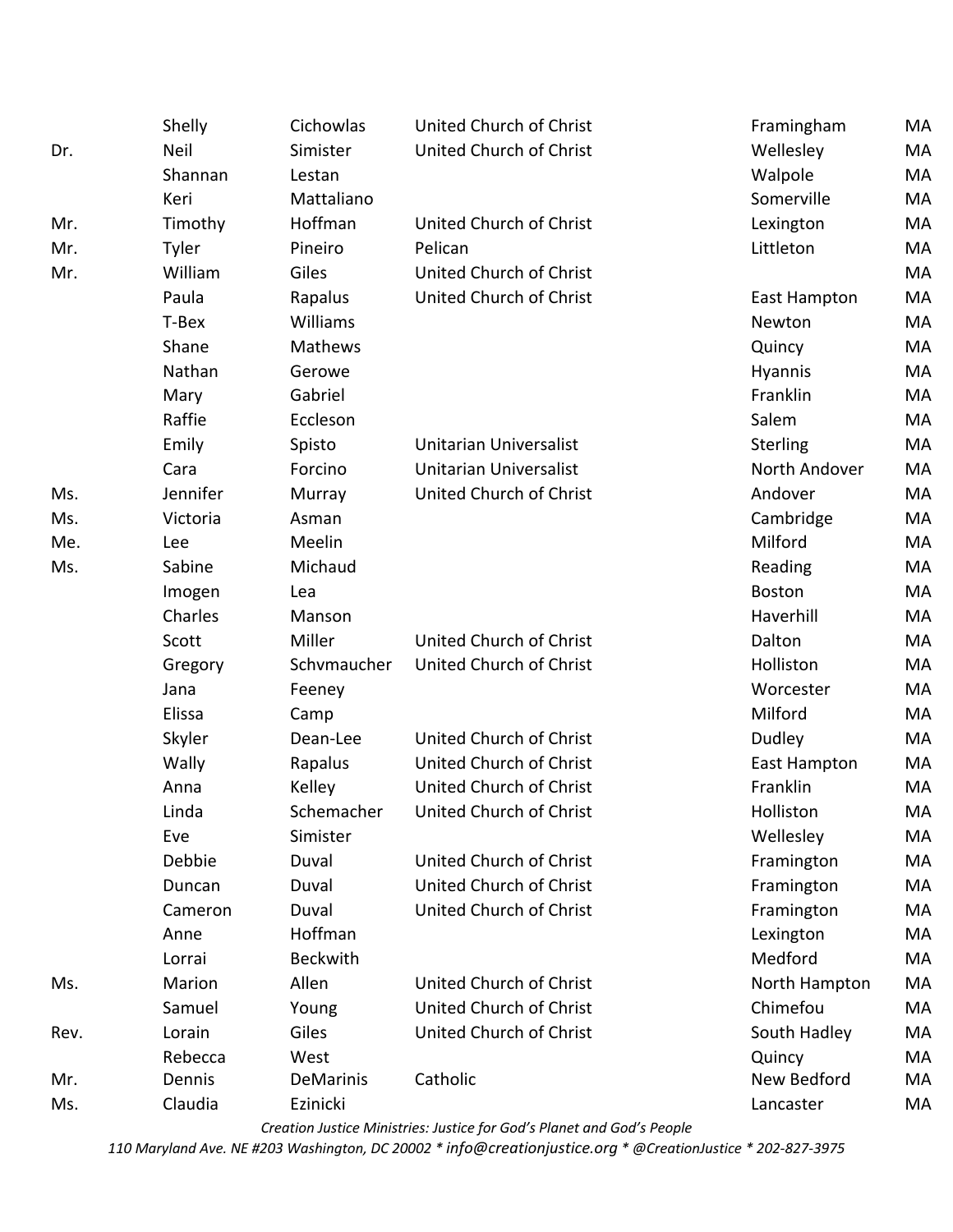|              |                | Garnaas-             |                                        |                       |    |
|--------------|----------------|----------------------|----------------------------------------|-----------------------|----|
| Rev.         | <b>Steve</b>   | Holmes               | United Methodist Church                | Acton                 | MA |
| Ms.          | Donalyn        | Gross                |                                        | Longmeadow            | MA |
| Ms.          | Sara           | Hallor               | Catholic                               | Belmont               | MA |
| Ms.          | Elana          | Rose                 |                                        | Sharon                | MA |
| Mrs.         | Linda          | Lombardo             | United Methodist Church                | Marlborough           | MA |
| Mrs.         | Dawn           | Tesorero             | Episcopal Church                       | Roslindale            | MA |
| Ms.          | Joan           | Clark                | Episcopal Church                       | Holliston             | MA |
| Dr.          | Ingeborg       | Vanpelt              | United Methodist Church                | <b>Westport Point</b> | MA |
| Ms.          | Diana          | Carroll              | Episcopal Church                       | Hatfield              | MA |
| Dr.          | Laura          | Ricard               | Episcopal Church                       | Amherst               | MA |
| Mrs.         | Rayleen        | Nunez                | Episcopal Church                       | <b>Boston</b>         | MA |
| Mr.          | Charles        | Gross                | United Church of Christ                | Danvers               | MA |
| Dr.          | Michael        | <b>Boover</b>        | Catholic                               | Worcester             | MA |
| Rev.         | Marsha         | Hoecker              | Episcopal Church                       | Shirley               | MA |
| Rev.         | <b>Betsy</b>   | Sowers               | American Baptist Churches, USA         | South Weymouth        | MA |
| Rev.         | Sarah          | Hubbell              | United Church of Christ                | Sudbury               | MA |
| Rev.         | Daniel         | <b>Dibble</b>        | United Church of Christ                | Warwick               | MA |
| Ms.          | Phoebe         | Morad                | Evangelical Lutheran Church in America | <b>Braintree</b>      | MA |
| Rev.         | <b>Barbara</b> | Schenk               | United Church of Christ                | Springfield           | MA |
| Dr.          | Jean           | Chandler             | American Baptist Churches, USA         | Cambridge             | MA |
| Ms.          | Katie          | Preston              | Presbyterian Church (USA)              | <b>Boston</b>         | MA |
| Ms.          | Judith         | Little               | Episcopal Church                       | Attleboro             | MA |
| Mrs.         | Stacey         | Fassi                | Episcopal Church                       | North Billerica       | MA |
| Mrs.         | Nancy          | Ross                 | American Baptist Churches, USA         | Franklin              | MA |
| Rev. Dr.     | Cristian       | De La Rosa           | United Methodist Church                | <b>Boston</b>         | MA |
| Mr.          | Willie         | Sordillo             | United Church of Christ                | Framingham            | MA |
| Ms.          | Jessie         | Panek                | Episcopal Church                       | Harvard               | MA |
| Sr.          | Janice         | Perrault             | Catholic                               | Methuen               | MA |
| Rev. Dr.     | Margaret       | <b>Bullitt-Jonas</b> | Episcopal Church                       | Northampton           | MA |
| Sr.          | Yvette         | <b>Bellerose</b>     | Catholic                               | Marlborough           | MA |
| Rev.         | <b>Brenda</b>  | <b>Bennett</b>       | American Baptist Churches, USA         | Topsfield             | MA |
| Mr.          | Timothy        | Hoffman              | United Church of Christ                | Lexington             | MA |
| Mr.          | William        | Giles                | United Church of Christ                | S. Hadley             | MA |
| Rev.         | Jeffrey        | Conlon               | United Church of Christ                | Worcester             | MA |
| Mr.          | Henry          | Hoffman              |                                        | Lexington             | MA |
| Mrs.         | Lisa           | Sandeen              | United Church of Christ                | Lexington             | MA |
| The Rt. Rev. | Susan          | <b>Brecht</b>        | United Church of Christ                | Newton                | MA |
| Mr.          | Warren         | LaRoche              | Unitarian Universalist                 | Amherst               | MA |
| Rev.         | Kelly          | Turney<br>White-     | United Methodist Church                | E. Longmeadow         | MA |
| Rev.         | Mariama        | Hammond              | African Methodist Episcopal (AME)      | Dorchester            | MA |
| Dr.          | Robert         | Jonas                |                                        | Northampton           | MA |

*Creation Justice Ministries: Justice for God's Planet and God's People*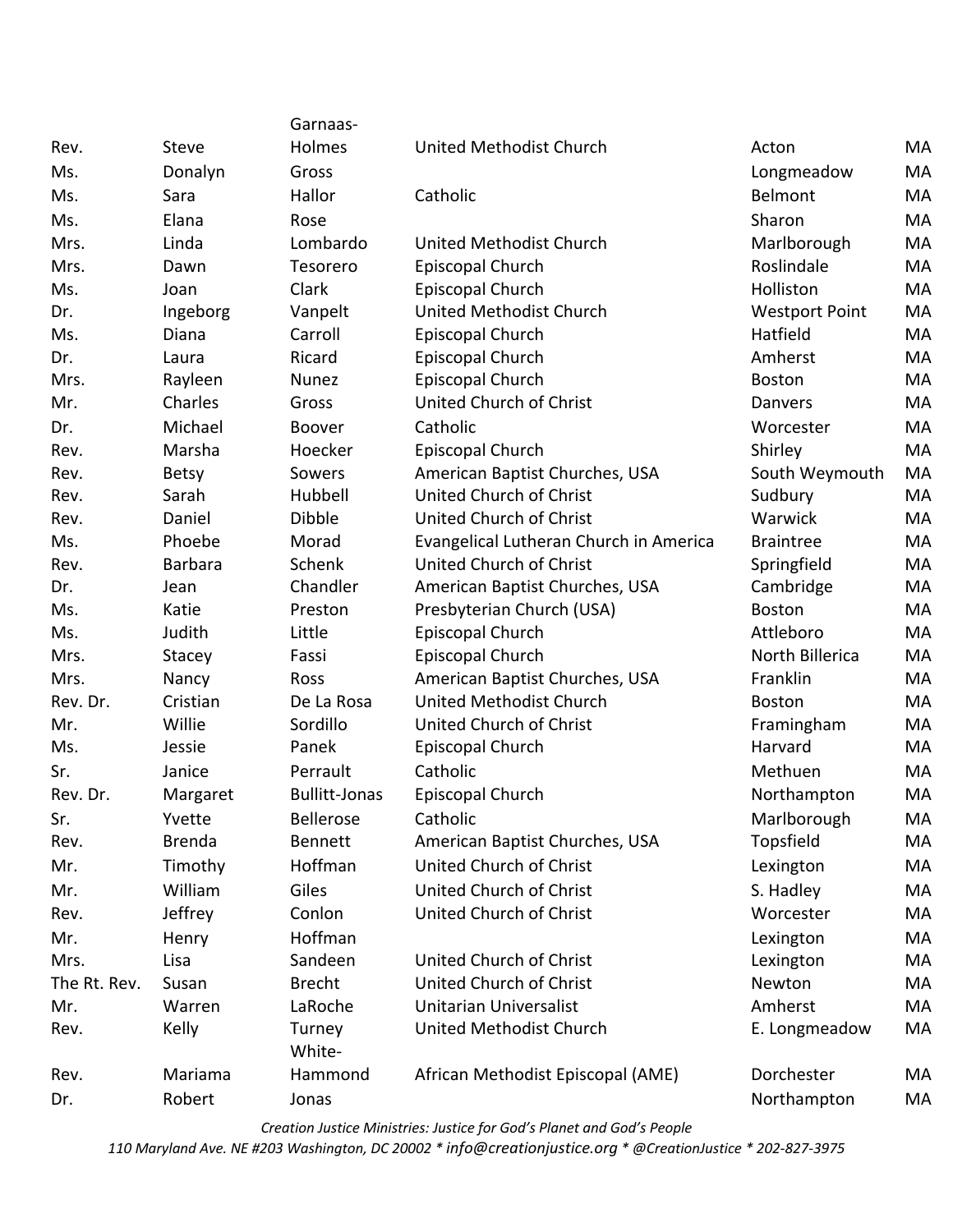| <b>MAINE</b> |                |                |                                                                    |                |           |
|--------------|----------------|----------------|--------------------------------------------------------------------|----------------|-----------|
|              | <b>Beverly</b> | Hallman        | United Church of Christ                                            | Gorham         | <b>ME</b> |
|              | Carrie         | Raymond        |                                                                    | South Paris    | <b>ME</b> |
|              | Jillian        | Crark          | Unitarian Universalist                                             | Kittery        | <b>ME</b> |
|              | Cheryl         | Duda           | United Church of Christ                                            | Falmouth       | <b>ME</b> |
| Rev.         | Leslie         | Foley          | United Church of Christ                                            | Falmouth       | <b>ME</b> |
| Rev.         | Cordelia       | Strandskov     | United Church of Christ<br>Unitarian Universalist/United Church of | Norway         | <b>ME</b> |
| Rev.         | Jill           | Saxby          | Christ                                                             | Cape Elizabeth | <b>ME</b> |
|              | Casey          | Raymond        |                                                                    | South Paris    | <b>ME</b> |
| Ms.          | Karen          | <b>Ellis</b>   | United Church of Christ                                            | South Paris    | <b>ME</b> |
|              | Joe            | Watts          | <b>Unitarian Universalist</b>                                      | Kittery        | <b>ME</b> |
|              | Thomas         | Clark          |                                                                    | Kittery        | <b>ME</b> |
|              | Elizabeth      | Clark          |                                                                    | Kittery        | <b>ME</b> |
|              | Suzanne        | Hand           | Young Sisters and Brothers in Christ                               | York           | <b>ME</b> |
|              | Robert         | Hand           |                                                                    | York           | <b>ME</b> |
|              | Adam           | <b>Breteny</b> |                                                                    | Rockport       | <b>ME</b> |
|              | Emily          | Perkins        |                                                                    | <b>Berwick</b> | <b>ME</b> |
| Rev.         | Connie         | Insley         | United Church of Christ                                            | <b>Bangor</b>  | <b>ME</b> |
| Sr.          | Renata         | Camenzind      | Catholic                                                           | Casco,         | <b>ME</b> |
| Mr.          | Steve          | Wight          |                                                                    | Newry          | ME        |
| Ms.          | Holly          | Weidner        | Friends                                                            | Vassalboro     | <b>ME</b> |
| Mrs.         | M., Elaine     | Kurtz          | United Church of Christ                                            | Topsham        | <b>ME</b> |
| Ms.          | Anneliese      | Schultz        | Episcopal Church                                                   | Gray           | <b>ME</b> |
| Rev.         | Mair           | Honan          | United Church of Christ                                            | Freeport       | <b>ME</b> |
| Mrs.         | Nancy          | Gault          | Episcopal Church                                                   | Waldoboro      | <b>ME</b> |
| Rev.         | Allison        | Smith          | United Church of Christ                                            | Harpswell      | <b>ME</b> |
| Ms.          | Laurie         | Spinner        | United Church of Christ                                            | Waterville     | ME        |
| Dr.          | Paul           | Rudenberg      |                                                                    | Falmouth       | <b>ME</b> |
| Rev.         | David          | Robinson       | Episcopal Church                                                   | Ocean Park     | <b>ME</b> |
| Ms.          | Christine      | Seibert        | <b>Baptist</b>                                                     | Bangor         | <b>ME</b> |
| Ms.          | Cheryl         | <b>Mills</b>   | Evangelical Lutheran Church in America                             | Wells          | <b>ME</b> |
| Deacon       | Richard        | Klain          | United Church of Christ                                            | Falmouth       | ME        |
| Mx.          | Greg           | Huang-Dale     | Swedenborgian                                                      | Fryeburg       | <b>ME</b> |
| Rev.         | Kelli          | Whitman        | United Church of Christ                                            | Saco           | ME        |
| Rev.         | Kobutsu        | Malone         |                                                                    | Sedgwick       | ME        |

Mrs. Patricia Creaser Catholic **Canada Creaser Catholic** Catholic Sunderland MA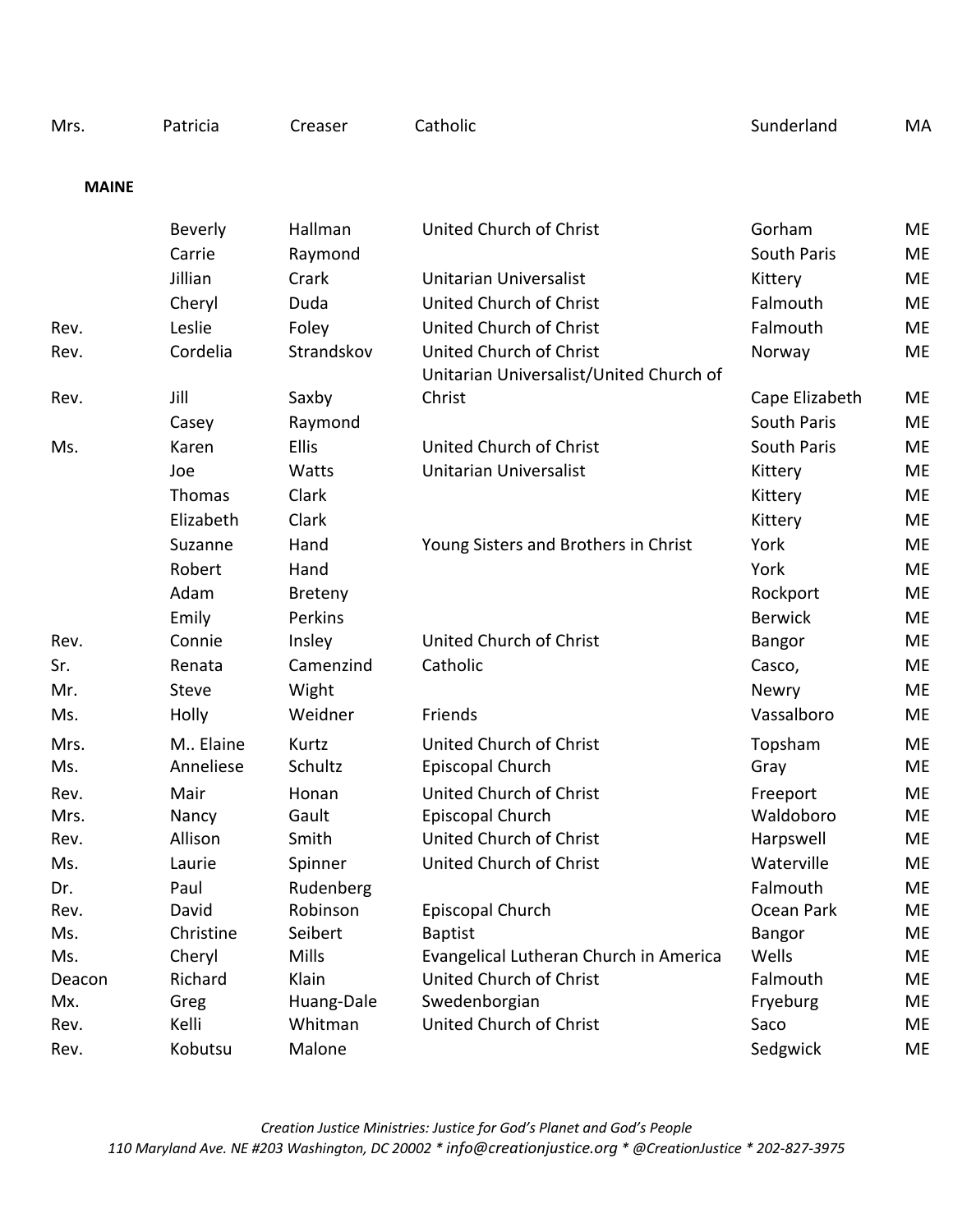### **NEW HAMPSHIRE**

|             | Jill         | Robert          |                                        | Keene             | <b>NH</b> |
|-------------|--------------|-----------------|----------------------------------------|-------------------|-----------|
| Rev. Dr.    | Emily C.     | Heath           | United Church of Christ                | Exeter            | <b>NH</b> |
|             | Gary         | Lerude          | Unitarian Universalist                 | Nashua            | <b>NH</b> |
| Rev.        | Heidi        | Heath           | United Church of Christ                | Exeter            | <b>NH</b> |
|             | Arthur       | <b>Daniels</b>  | <b>Unitarian Universalist</b>          | Greenland         | <b>NH</b> |
| Dr.         | John         | Sanders         | United Church of Christ                | Lyme              | <b>NH</b> |
| Mrs.        | Karen        | Sanders         | United Church of Christ                | Lyme              | <b>NH</b> |
|             | Kristine     | Geuther         |                                        | Somersworth       | <b>NH</b> |
|             | Jennifer     | McLaughlit      |                                        | Rochester         | <b>NH</b> |
|             | Alex         | <b>Buinicky</b> |                                        | <b>New Market</b> | <b>NH</b> |
|             | Johanna      | Jackson         |                                        | Newmarket         | <b>NH</b> |
|             | Richard      | Kunz            | <b>Unitarian Universalist</b>          | Portsmouth        | <b>NH</b> |
| Mrs.        | <b>Bryan</b> | Woolley         | United Church of Christ                | Dover             | <b>NH</b> |
| Ms.         | Emily        | Haus            |                                        | Swanzey           | <b>NH</b> |
| Mr.         | Mark         | Woolley         |                                        | Dover             | <b>NH</b> |
| Ms.         | Crista       | Woolley         |                                        | Dover             | <b>NH</b> |
| Mr.         | Robert       | Gray            |                                        | Sullivan          | <b>NH</b> |
| Ms.         | Lorrie       | Gray            |                                        | Sullivan          | <b>NH</b> |
|             | Jeannie      | <b>Daniels</b>  | Unitarian Universalist                 | Greenland         | <b>NH</b> |
|             | Matthew      | <b>Nolte</b>    |                                        | Portsmouth        | <b>NH</b> |
|             | Margaret     | Saunders        | United Church of Christ                | Harrisville       | <b>NH</b> |
|             | Sophie       | Urguhart        |                                        | Portsmouth        | <b>NH</b> |
|             | Lawrence     | Saunders        |                                        | Keene             | <b>NH</b> |
|             | Amanda       | Goss            |                                        | Portsmouth        | <b>NH</b> |
|             | Susan        | Ferber          |                                        | Rye               | <b>NH</b> |
| Mr.         | Sean         | Mahoney         | Pelican                                | Rye               | <b>NH</b> |
| <b>Miss</b> | Emily        | Schmieder       | Pelican                                | Concord           | <b>NH</b> |
| Mrs.        | Valerie      | Fagin           | Unitarian Universalist                 | Portsmouth        | <b>NH</b> |
|             | Carla        | Dow             |                                        | Portsmouth        | <b>NH</b> |
|             | Harvey       | Epstein         |                                        | Lee               | <b>NH</b> |
| Mr.         | Tim          | Dullen          |                                        | Manchester        | <b>NH</b> |
| Rev.        | Roger        | <b>Burkhart</b> | United Church of Christ                | Rochester         | <b>NH</b> |
| Ms.         | Mary         | Lannon          | Catholic                               | Hampton           | <b>NH</b> |
| Rev.        | Maren        | Tirabassi       | United Church of Christ                | Portsmouth        | <b>NH</b> |
| Ms.         | Susan        | Fuller          | Episcopal Church                       | Wolfeboro         | <b>NH</b> |
| Rev.        | Anne         | Roser           | Evangelical Lutheran Church in America | Silver Lake       | <b>NH</b> |
| Rev.        | Ruth         | Martz           | United Church of Christ                | Sanbornton        | <b>NH</b> |
| Mr.         | Peter        | Kinner          | United Church of Christ                | Greenland         | <b>NH</b> |
| Mrs.        | Sandra       | Albom           | Episcopal Church                       | Hooksett          | <b>NH</b> |

*Creation Justice Ministries: Justice for God's Planet and God's People*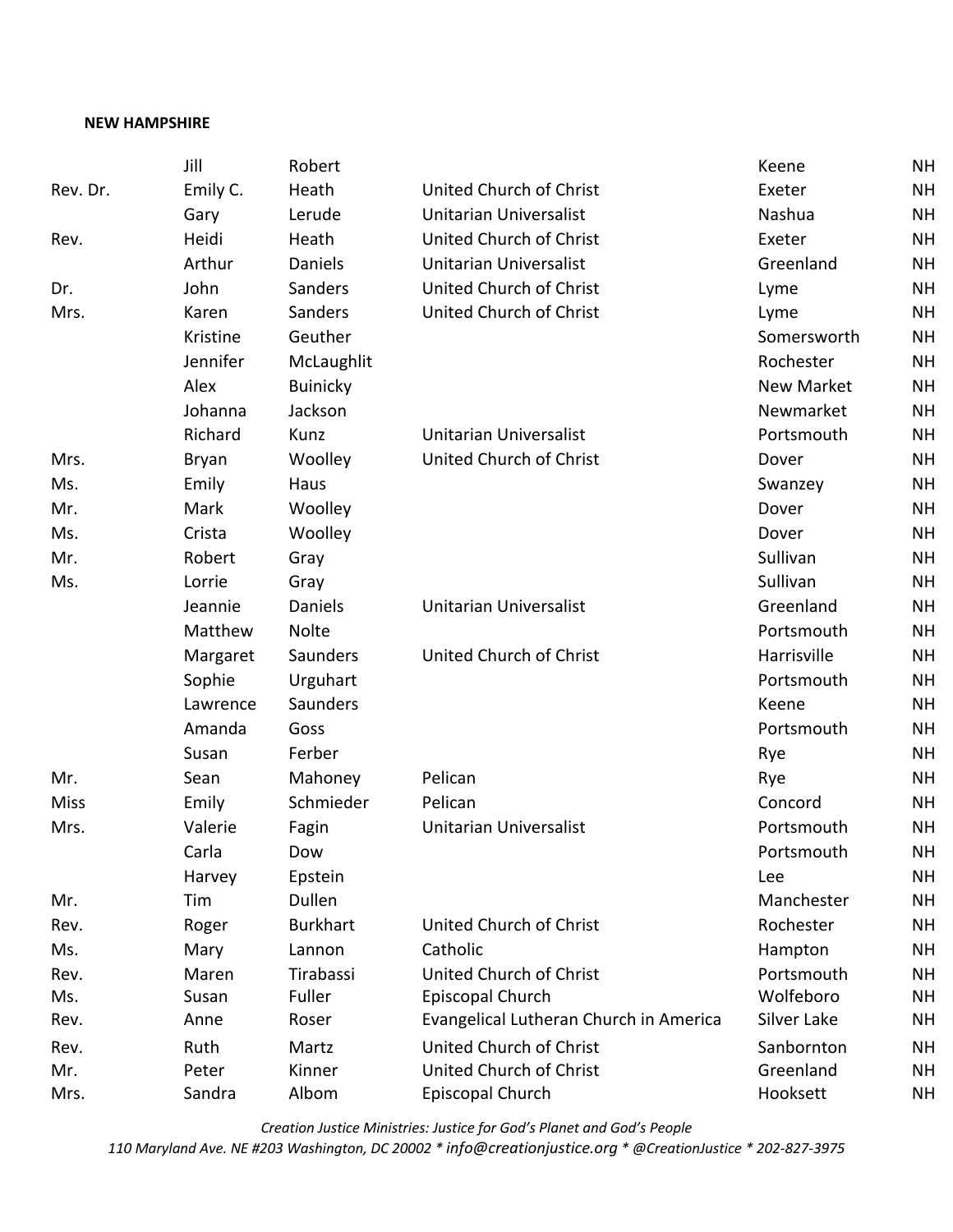| Rev.<br>Mrs.    | Carolyn<br>Janice | Stevenson<br><b>Banks</b> | Episcopal Church                       | Salem<br>Center Barnstead | <b>NH</b><br><b>NH</b> |
|-----------------|-------------------|---------------------------|----------------------------------------|---------------------------|------------------------|
| Mrs.            | Rachel            | Gilmore                   | United Church of Christ                | Hanover                   | <b>NH</b>              |
| Ms.             | Lynn              | Eaton                     | Episcopal Church                       | Pembroke                  | <b>NH</b>              |
| Ms.             | Trudy             | Page                      |                                        | Contoocook                | <b>NH</b>              |
| Ms.             | Rosemarie         | Rollins                   |                                        | Tilton                    | <b>NH</b>              |
|                 |                   |                           |                                        |                           |                        |
| <b>NEW YORK</b> |                   |                           |                                        |                           |                        |
| Mrs.            | Daniel            | Steo                      |                                        | Rochester                 | <b>NY</b>              |
|                 | <b>Brett</b>      | Petersen                  |                                        | Albany                    | <b>NY</b>              |
| <b>Miss</b>     | Rachel            | Gladstone                 | Pelican                                | Smithtown                 | <b>NY</b>              |
| Ms.             | Lisa              | LaDore                    | Catholic                               | Harrison                  | <b>NY</b>              |
| Ms.             | Anne              | <b>Bucher</b>             | Catholic                               | <b>Bronx</b>              | <b>NY</b>              |
| Mrs.            | Donba             | Cange                     |                                        | <b>East Moriches</b>      | <b>NY</b>              |
| Ms.             | Kate              | Fitzer                    |                                        | Brooklyn                  | <b>NY</b>              |
| Mrs.            | Antonina          | Licastri                  |                                        | <b>New York</b>           | <b>NY</b>              |
| Mr.             | Steve             | Callahan                  |                                        | Valatie                   | <b>NY</b>              |
| Ms.             | Cheryl            | Mumaw                     | <b>United Church of Christ</b>         | Millbrook                 | <b>NY</b>              |
| The Rev. Cn.    | N.                | Lane, Ph.D.               | Episcopal Church                       | Elmira                    | <b>NY</b>              |
| Rev. Dr.        | <b>Barbara</b>    | Schwartz                  | Presbyterian Church (USA)              | Richford                  | <b>NY</b>              |
| <b>Bishop</b>   | Pat               | Bumgardner                |                                        | <b>New York</b>           | <b>NY</b>              |
| Mrs.            | Marlene           | Clark                     | United Methodist Church                | Harrisville               | <b>NY</b>              |
| Ms.             | Janet             | Duran                     | Catholic                               | <b>New York</b>           | <b>NY</b>              |
| Ms.             | June              | Fait                      | Episcopal Church                       | <b>New York</b>           | <b>NY</b>              |
| Ms.             | Suzanne           | Campise<br>Raup-          | Evangelical Lutheran Church in America | New York                  | <b>NY</b>              |
| Ms.             | Pamela            | Kounovsky<br>Stratton-    | Reformed Church in America             | Chatham                   | <b>NY</b>              |
| Ms.             | Sandra            | Gonzalez                  | United Methodist Church                | Brooklyn                  | NY                     |
| Sr.             | Diane             | Gianadda                  | Catholic                               | Niagara Falls             | <b>NY</b>              |
| Ms.             | Jane              | Roel                      | Episcopal Church                       | East Northport            | <b>NY</b>              |
| Sr.             | Virginia          | Wilkinson                 | Catholic                               | New Windsor               | <b>NY</b>              |
| Mr.             | Todd              | <b>Bauer</b>              | Catholic                               | Williamson                | <b>NY</b>              |
| Rev.            | Joyce             | de Velder                 | Reformed Church in America             | Schuylerville             | NY                     |
| Deacon          | Martha            | Farone                    | Episcopal Church                       | Lockport                  | NY                     |

*Creation Justice Ministries: Justice for God's Planet and God's People 110 Maryland Ave. NE #203 Washington, DC 20002 \* info@creationjustice.org \* @CreationJustice \* 202-827-3975*

Sr. Margaret Sikora Catholic Garrison NY Mr. Mope Harle-Mould United Church of Christ Kenmore NY Mrs. Matthews United Church of Christ Rockville Centre NY Ms. Marianne Rathman United Church of Christ Church Buffalo NY Mr. Mark Caponigro Catholic **New York** NY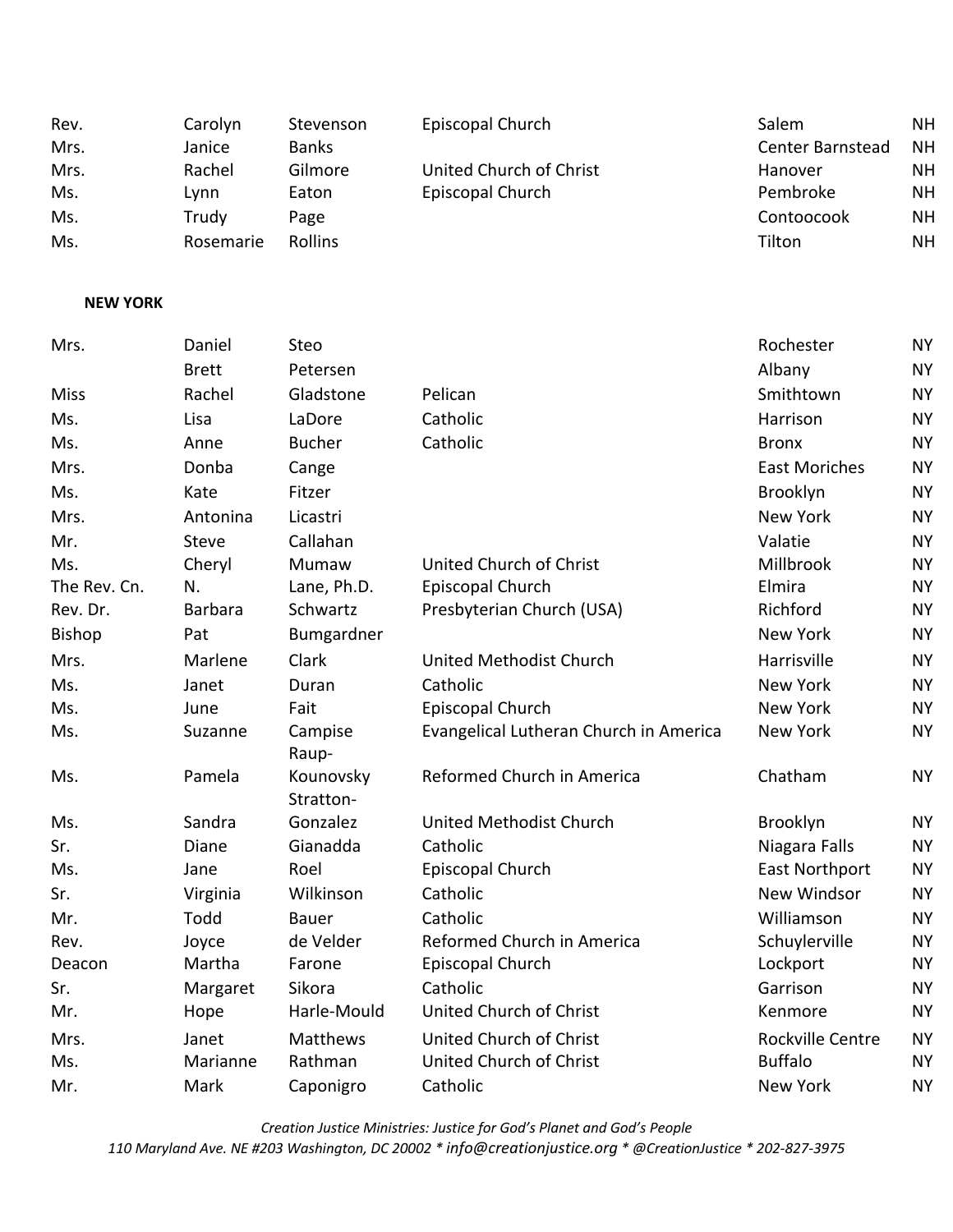| Ms.      | Judy           | Fitzgerald          |                                        | <b>Buffalo</b>      | <b>NY</b> |
|----------|----------------|---------------------|----------------------------------------|---------------------|-----------|
| Ms.      | Linda          | Scherzinger         | United Church of Canada                | <b>New York</b>     | <b>NY</b> |
| Mr.      | Del            | Pierce              | Reformed Church in America             | Rotterdam           | <b>NY</b> |
| Ms.      | JoAnne         | McNamara            | Reformed Church in America             | Sharon springs      | <b>NY</b> |
| Ms.      | Farley         | Lord                |                                        | New York            | <b>NY</b> |
|          |                | Van Lenten          |                                        |                     |           |
| Ms.      | Marty          | <b>Becker</b>       | United Methodist Church                | Oneonta             | <b>NY</b> |
| Rev.     | Ivy            | Gauvin              | Evangelical Lutheran Church in America | <b>Bemus Point</b>  | <b>NY</b> |
| Mrs.     | Laura          | Bachmann            | Presbyterian Church (USA)              | Pittsford           | <b>NY</b> |
| Sr.      | Mary Ann       | Smith               | Catholic                               | Maryknoll           | <b>NY</b> |
| Rev.     | Emily          | <b>Brewer</b>       | Presbyterian Church (USA)              | <b>Stony Point</b>  | <b>NY</b> |
| Ms.      | Meredith       | <b>Bocek</b>        | United Methodist Church                | Apalachin           | <b>NY</b> |
| Ms.      | Ruth           | Marchetti           | Catholic                               | Penfield            | <b>NY</b> |
| Rev.     | Gail S.        | Ganter-Toback       | Episcopal Church                       | <b>New Paltz</b>    | <b>NY</b> |
| Sr.      | Kathleen       | Masterson           | Christian Methodist Episcopal (CME)    | Bayside             | <b>NY</b> |
| Dr.      | Maia           | <b>Boswell-Penc</b> | Unity                                  | Albany              | <b>NY</b> |
| Rev. Dr. | Flora          | <b>Bridges</b>      | Presbyterian Church (USA)              | Carmel              | <b>NY</b> |
| Mr.      | Obie           | Hunt                |                                        | <b>Bronx</b>        | <b>NY</b> |
| Ms.      | Alan           | <b>Bentz-Letts</b>  | United Church of Christ                | New York            | <b>NY</b> |
| Dr.      | Kathleen       | Moore               | American Baptist Churches, USA         | <b>Berne</b>        | <b>NY</b> |
| Mrs.     | Sandra         | Kucharski           | Catholic                               | Hamburg             | <b>NY</b> |
| Dr.      | Kenneth        | Guest               | United Methodist Church                | New York            | <b>NY</b> |
| Ms.      | Maria          | Asteinza            | Catholic                               | <b>Forest Hills</b> | <b>NY</b> |
| Ms.      | Marilyn        | <b>Myers</b>        | Presbyterian Church (USA)              | Endwell             | <b>NY</b> |
| Rev.     | Mary           | Anderson            | Presbyterian Church (USA)              | Liverpool           | <b>NY</b> |
| Rev.     | Laurie         | Η.                  | United Church of Christ                | Attica              | <b>NY</b> |
| Mrs.     | Judith         | McElwain            | Episcopal Church                       | S. Setauket         | <b>NY</b> |
| Sr.      | Elizabeth      | Toohig              | Catholic                               | East Islip          | <b>NY</b> |
| Rev.     | Stacey         | Duensing            | Reformed Church in America             | Schenectady         | <b>NY</b> |
| Ms.      | Virginia       | Myung               | United Methodist Church                | New York            | <b>NY</b> |
| Rev.     | Debbie         | Grohman             | Presbyterian Church (USA)              | Rochester           | <b>NY</b> |
| Sr.      | Linda          | Neil, CSJ           | Catholic                               | Schenectady         | <b>NY</b> |
| Ms.      | Lisa           | <b>Borge</b>        | Presbyterian Church (USA)              | Brooklyn            | <b>NY</b> |
| Rev. Dr. | Doris          | Chandler            | Presbyterian Church (USA)              | <b>Cold Spring</b>  | <b>NY</b> |
| Rev.     | Monica         | Styron              | Presbyterian Church (USA)              | Baldwinsville       | <b>NY</b> |
| Ms.      | <b>Barbara</b> | Weber               |                                        | Tappan              | <b>NY</b> |
| Mr.      | Thomas         | McNamara            |                                        | Greenfield          | <b>NY</b> |